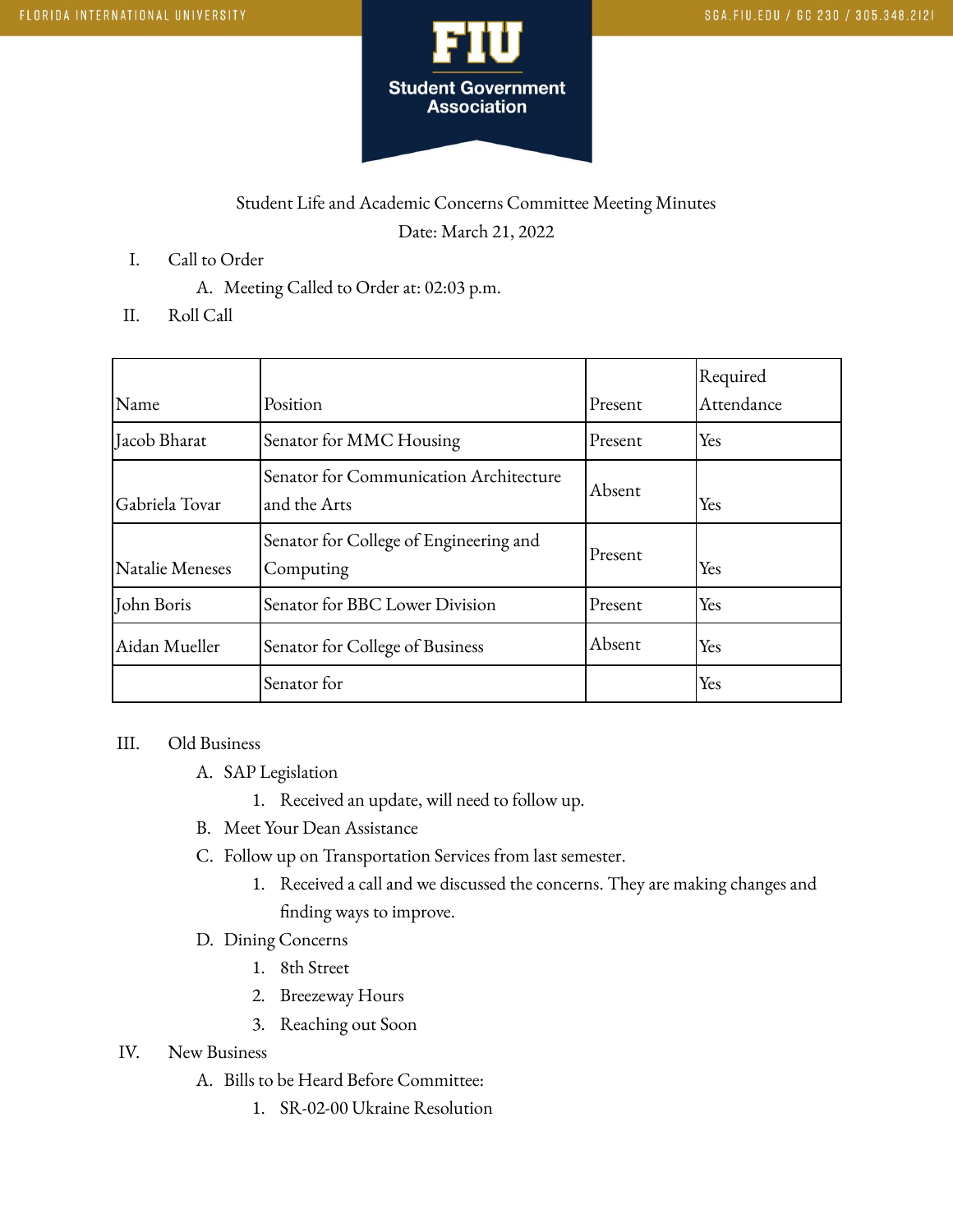- a) Debate on the Bill
- b) Vote

| Name            | Position                                               | Votes    |
|-----------------|--------------------------------------------------------|----------|
| Jacob Bharat    | Senator for MMC Housing                                | In favor |
| Gabriela Tovar  | Senator for Communication Architecture<br>and the Arts |          |
| Natalie Meneses | Senator for College of Engineering and<br>Computing    | In favor |
| John Boris      | Senator for BBC Lower Division                         | In favor |
| Aidan Mueller   | Senator for College of Business                        |          |
|                 | Senator for                                            |          |
|                 | Senator for                                            |          |
|                 | Senator for                                            |          |

- c) Vote Total
	- $(1)$  3-0-0
- B. Bills to be Heard Before Committee:
	- 1. SR-02-00 Agency Application for SPC
		- a) Debate on the Bill
		- b) Vote

| Name            | Position                                               | Votes    |
|-----------------|--------------------------------------------------------|----------|
| Jacob Bharat    | Senator for MMC Housing                                | In favor |
| Gabriela Tovar  | Senator for Communication Architecture<br>and the Arts |          |
| Natalie Meneses | Senator for College of Engineering and<br>Computing    | In favor |
| John Boris      | Senator for BBC Lower Division                         | In favor |